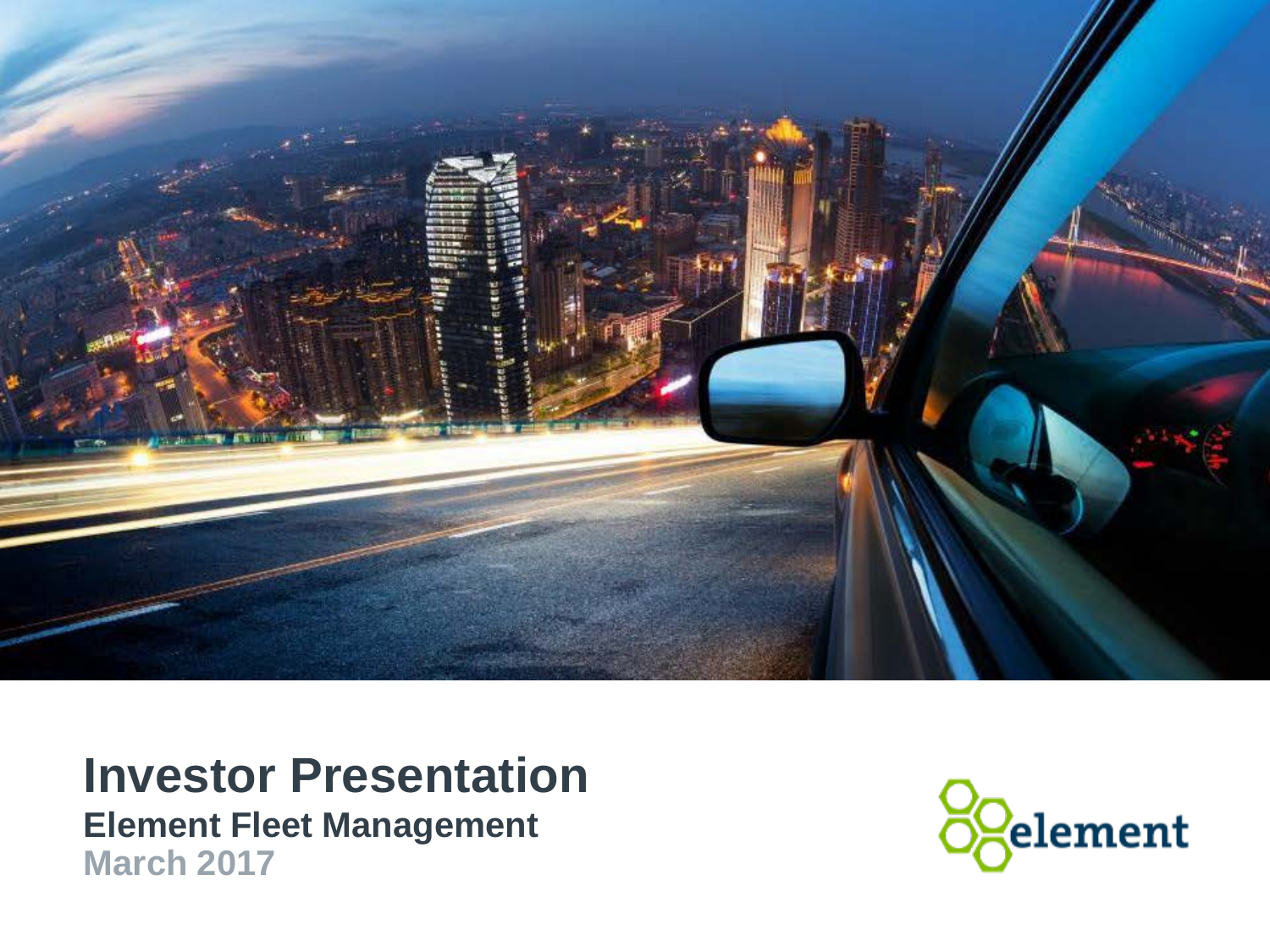Certain information in this presentation is forward-looking and related to anticipated financial performance, events and strategies. When used in this context, words such as "will", "anticipate", "believe", "plan", "intend", "target" and "expect" or similar words suggest future outcomes. Forward-looking statements relate to, among other things, the objectives, vision and strategies of Element Fleet Management Corp. ("Element" or "Element Fleet"); the future financial reporting of Element; future cash flows, financial condition, operating performance, financial ratios, projected asset base and capital expenditures; Element's anticipated dividend policy and plans for return of capital; Element's ability to deliver benefits from consolidation and synergies; the acquisition of new clients and business; the development of new technology; anticipated cash needs, capital requirements and need for and cost of additional financing; future assets; demand for services; Element's competitive position; and anticipated trends and challenges in Element's business and the markets in which it operates; those related to the integration and financial impact of the acquisition of various fleet management businesses; the implementation of Xcelerate and other systems integrations; and Element's R&D investment plans and product offerings.

The forward-looking information and statements contained in this presentation reflect several material factors, expectations and assumptions of Element including, without limitation: that Element will conduct its operations in a manner consistent with its expectations and, where applicable, consistent with past practice; the general continuance of current or, where applicable, assumed industry conditions; the continuance of existing (and in certain circumstances, the implementation of proposed) tax and regulatory regimes; certain cost assumptions; the continued availability of adequate debt and/or equity financing and cash flow to fund its capital and operating requirements as needed; and the extent of its liabilities. Element believes the material factors, expectations and assumptions reflected in the forward-looking information and statements are reasonable but no assurance can be given that these factors, expectations and assumptions will prove to be correct.

By their nature, such forward-looking information and statements are subject to significant risks and uncertainties, which could cause the actual results and experience to be materially different than the anticipated results. Such risks and uncertainties include, but are not limited to, operating performance, regulatory and government decisions, competitive pressures and the ability to retain major customers and win new customers, rapid technological changes, availability and cost of financing, availability of labour and management resources, the performance of partners, the ability to innovate, contractors and suppliers, and the execution of integration initiatives. Readers are cautioned not to place undue reliance on forward-looking statements as actual results could differ materially from the plans, expectations, estimates or intentions expressed in the forward-looking statements. Except as required by law, Element disclaims any intention and assumes no obligation to update any forward-looking statement, whether as a result of new information, future events or otherwise.

Throughout this presentation, management uses a number of terms and ratios which do not have a standardized meaning under IFRS and are unlikely to be comparable to similar measures presented by other organizations. A full description of these measures can be found in Element's Management Discussion & Analysis that accompanies the financial statements for the period ended December 31, 2016, which have been filed on SEDAR (www.sedar.com). Element believes that certain Non-IFRS Measures can be useful to investors because they provide a means by which investors can evaluate Element's underlying key drivers and operating performance of the business, exclusive of certain adjustments and activities that investors may consider to be unrelated to the underlying economic performance of the business of a given period.

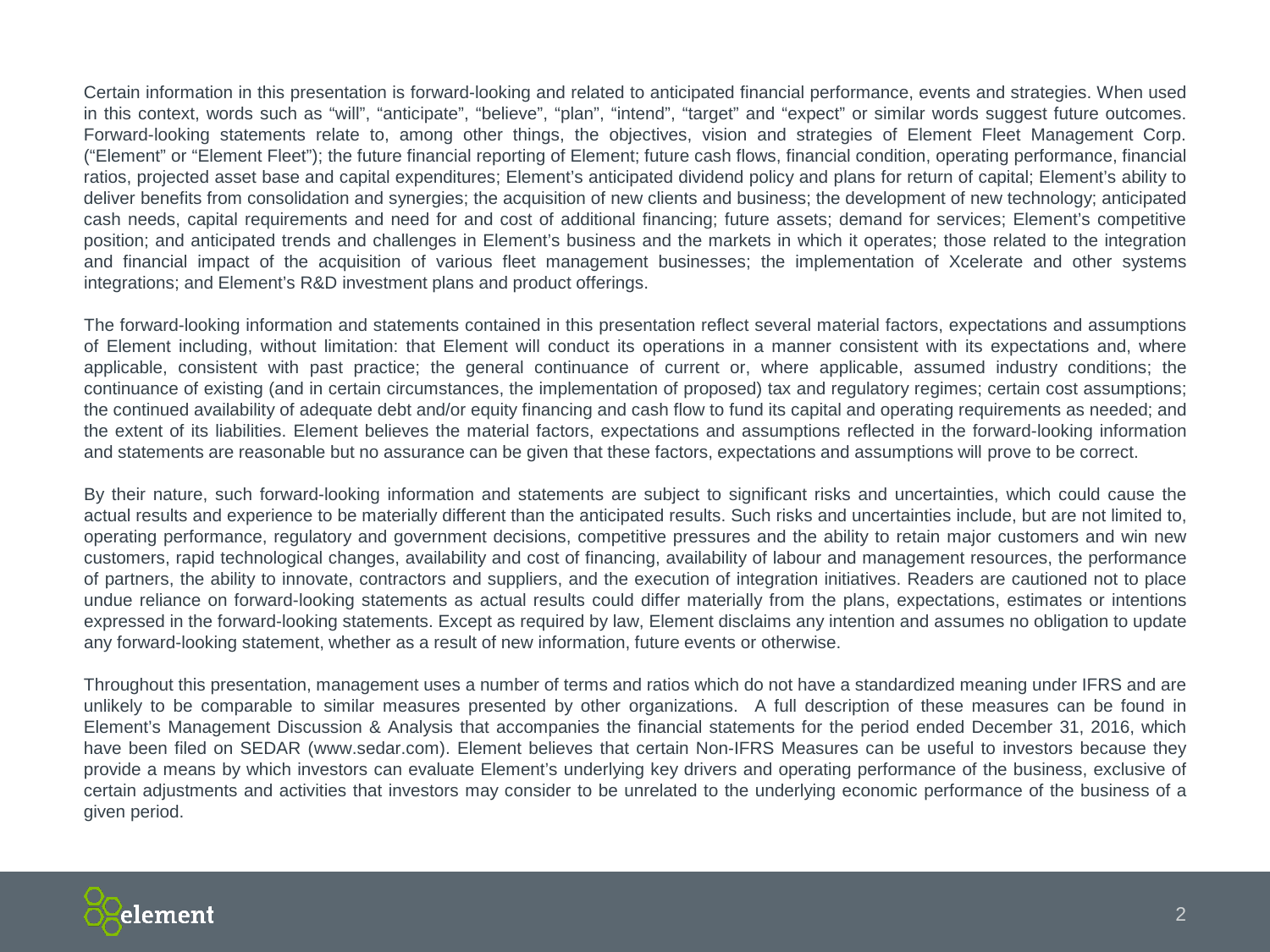## **Element is a global fleet leader revolutionizing the fleet management industry to make our customers' fleets, and their drivers, safer, smarter and more productive**

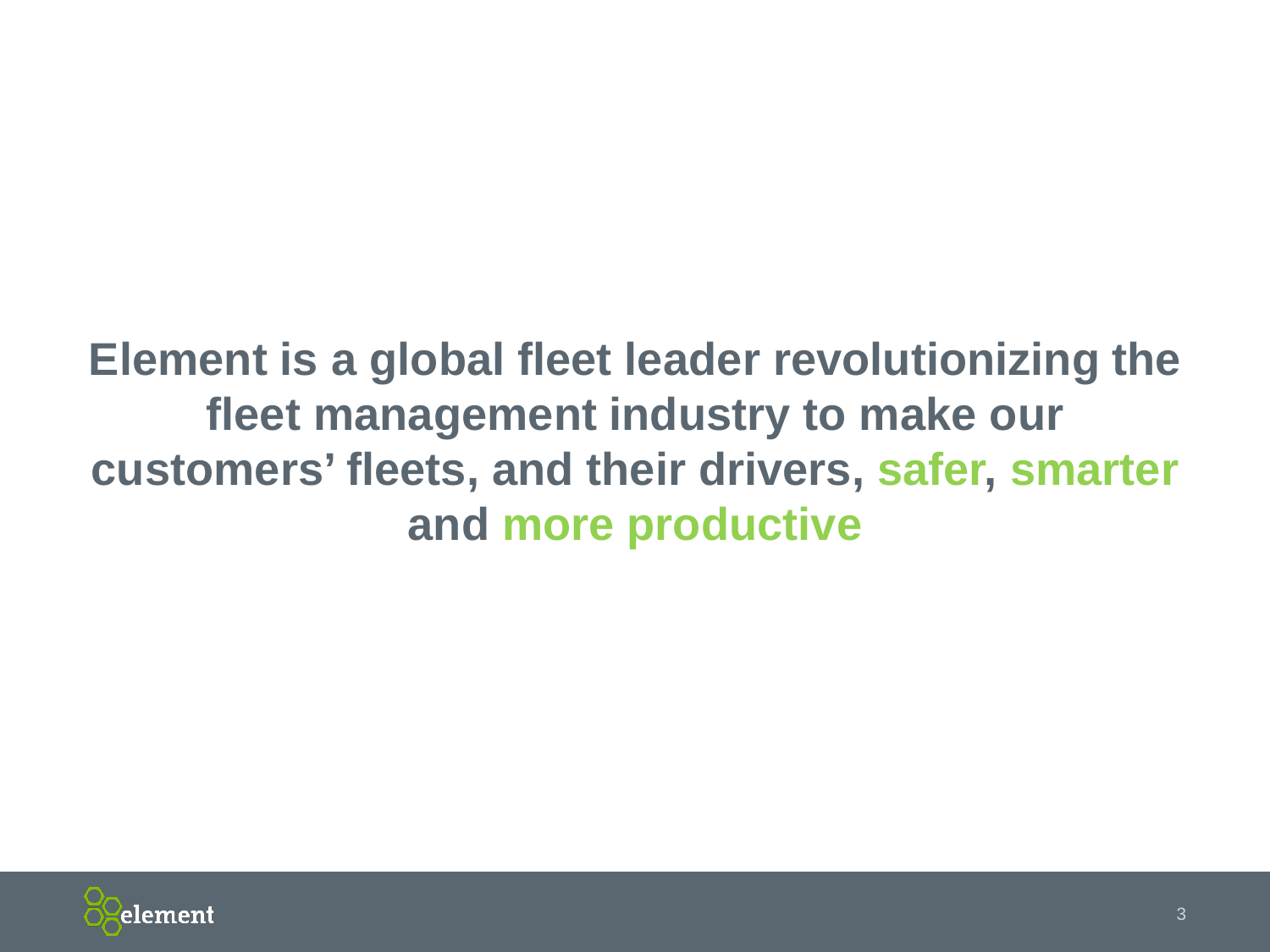# Element Fleet Management (TSX:EFN) **Long-Term Shareholder Value Creation**

Element Fleet is the largest publicly traded fleet management company in the world, with market leadership in North America and an industry leading position in Australia and New Zealand. We are a leading business services provider, driven by technology and analytics and benefiting from a largescale integrated services platform on which to continue our dynamic growth

### **Element Fleet Advantages**

- Superior ability to capture opportunities in a multi-billion dollar fleet management industry that is still in the early stages of technology innovation
- Highly experienced leadership and operations teams
- Deep and long-term customer relationships, spanning over two to five decades and longer, that provide annuity-like revenue streams
- High quality of assets reflected in investment-grade credit ratings (A-, BBB+)
- Stable ABS funding programs proven through business cycles
- Prudent balance sheet leverage combined with amount of and growth in Service and Fee Revenue drive 22%+ ROTE
- Free cash flow sufficient to fund future growth and return of capital to shareholders

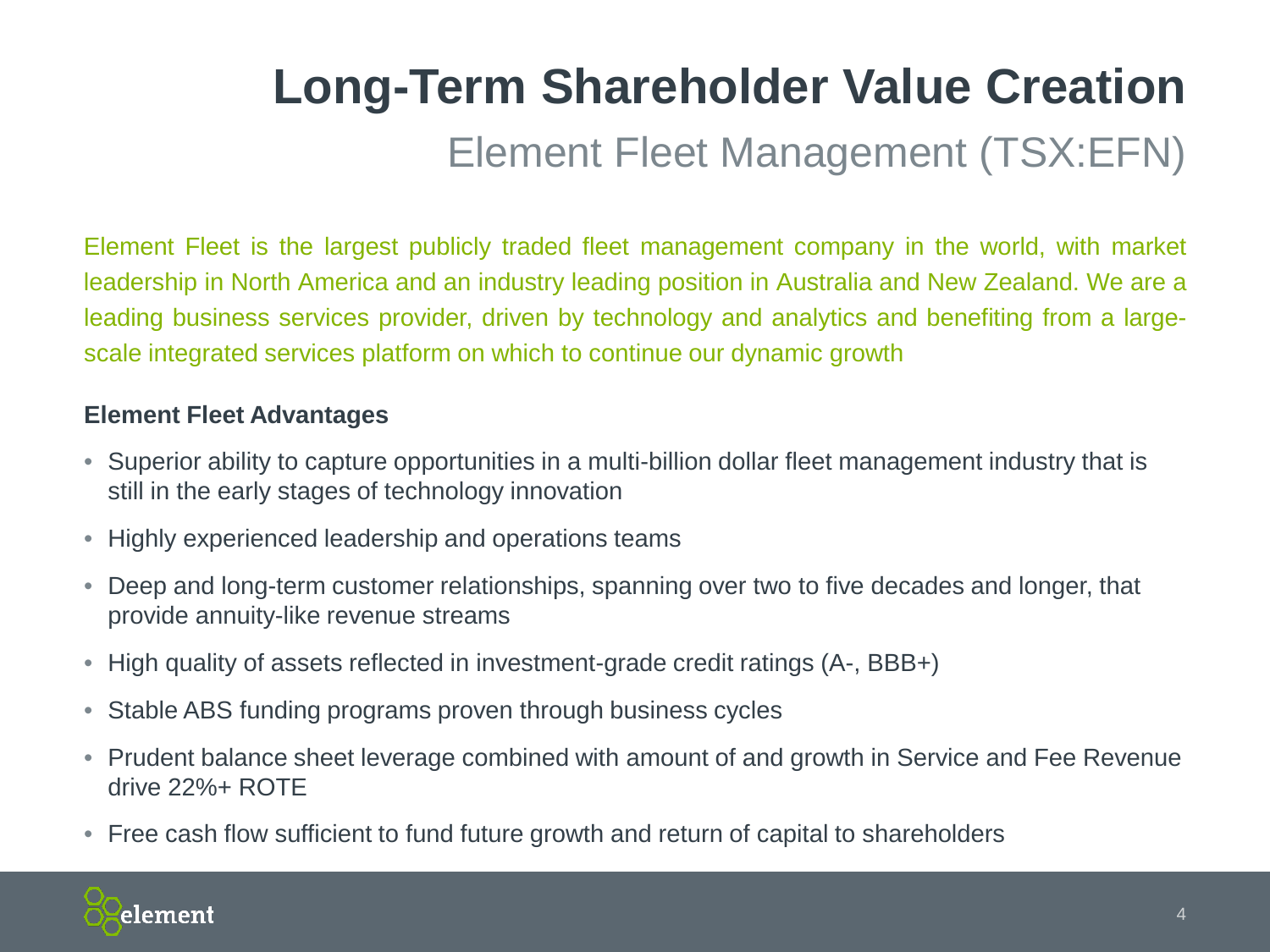## **Seasoned Leadership Team**



**Bradley Nullmeyer**  Chief Executive Officer and Director

CEO of Element since October 2016, Mr. Nullmeyer was previously President of Element Financial, Element's predecessor company, since September 2012. He is also a director of Element and sits on a number of other boards: as a chair of the Audit Committee of DH Corporation, a global financial technology provider; a Vice-Chair of ECN Capital; and a director of the Holland Bloorview Kids Rehabilitation Hospital Foundation. Early in his career, Mr. Nullmeyer co-founded Newcourt Credit Group and led its corporate development. He also served as President of Vendor Finance for CIT USA until 2001 and then as Co-CEO of OTEC Research Limited. Mr. Nullmeyer earned a Bachelor of Commerce degree from McMaster University and is a member of the Institute of Chartered Accountants of Ontario.



#### **Jim Halliday** President and CEO, International

Focused on strategic growth initiatives, Mr. Halliday oversees Element's International operations. Previously, he was President and CEO of Element Financial's Fleet in North America and, prior to that, he was President and CEO of PHH Fleet Management, acquired by Element in 2014. In his over 10 years with PHH, Mr. Halliday served in a variety of executive leadership and operations roles. Earlier in his carrier, he held senior management positions with Fundata Canada, Hollinger Mutual Fund Group and Vincent Associates. Mr. Halliday graduated from the University of Western Ontario, where he also earned an MBA from the Richard Ivey School of Business. He is also a graduate of Harvard's Leadership and Darden's Management Development Programs.



#### **Samir Zabaneh** Chief Financial Officer

With Element since January 2017, Mr. Zabaneh is a seasoned CFO and brings valuable strategic, operations and financial technology expertise. Previously, he was the CFO of Heartland Payment Systems, a NYSE-listed leading provider of electronic payment and related technology platforms, where he was responsible for all financial aspects of the company, including reporting, treasury, tax, financial planning, corporate development, investor relations, as well as eventual integration of the company following its acquisition by Global Payments in 2016. Previously, Mr. Zabaneh held senior leadership roles at Moneris Solutions, Fortress Investment Group, Q9 Networks and CIT. Mr. Zabaneh holds a Master of Science Degree in Finance from Boston College and an MBA from Suffolk University. He is a Certified Public Accountant and a member of the AICPA.



#### **Kristi Webb** President and CEO, North America

Ms. Webb heads Element's North American operations. Prior to Element, she was President and CEO of GE Capital Fleet Services, acquired in 2015 by Element Financial, Element's predecessor company. Previously, Ms. Webb was a general manager of the GE Capital Dealer Finance business, and held key leadership roles in marketing, operations and quality control. Before joining GE, Ms. Webb gained leadership experience at AT&T and Lucent Technologies. She earned her Bachelor of Science and Master of Arts degrees from West Virginia University.



**Dan Jauernig** President and Chief Operating Officer

Previously, an Executive VP with Element Financial since November 2014, Mr. Jauernig has an exceptionally strong background in both finance and operations, including 25 years of financial services experience. He also serves on a number of public company boards: as chair of the Risk Committee of HomEquity Bank and as a director of Torstar. Prior to Element, Mr. Jauernig was President and CEO of Classified Ventures / Cars.com, where under his leadership the company's revenue grew nearly 20-fold. Earlier in his career, Mr. Jauernig was the CFO of Newcourt Credit Group and President of Newcourt Services. Mr. Jauernig earned an Honors Bachelor of Mathematics degree from the University of Waterloo and is a Chartered Accountant, Certified Management Accountant and Certified Public Accountant.



#### **Karen Martin** Executive Vice President and Treasurer

Treasurer of Element's predecessor company since September 2012, Ms. Martin has served in various senior management, treasury and finance positions at a number of private and public financial services companies over the past 25 years, including as President and Chief Financial Officer of Xceed Mortgage Corporation and in management and treasury roles at CIBC. Ms. Martin earned her Bachelor of Arts in Finance and Economics from the University of Western Ontario. She is a Chartered Financial Analyst and a Chartered Professional Accountant and holds the professional independent director designation (ICD.D).

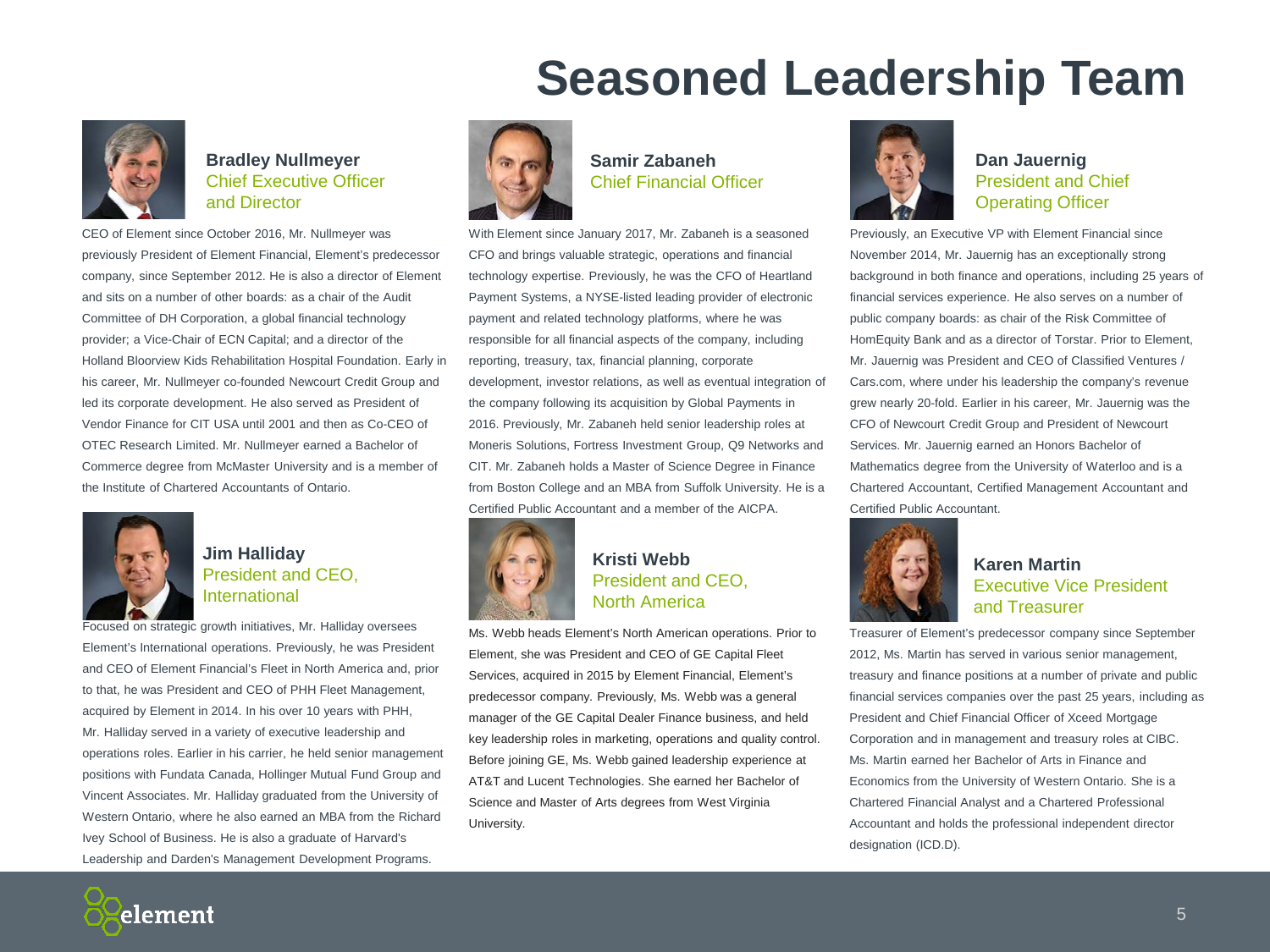# **The Creation Story**

## Strategic Acquisitions & Organic Growth

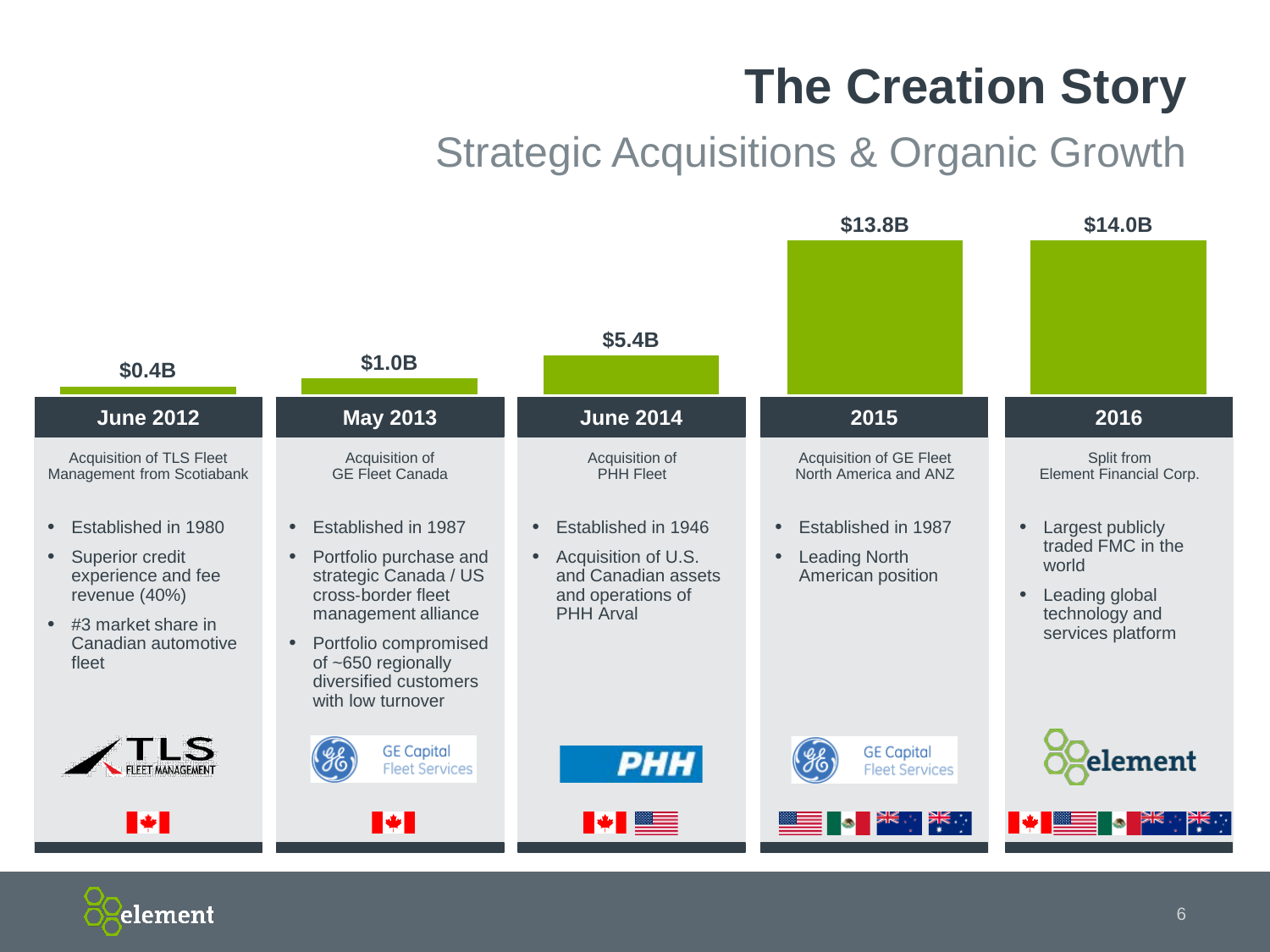# **Stable Funding Strategy**

Proven Through Business Cycles

### **No impact from the yield curve or FX volatility. No liquidity events.**

#### **Origination:**

- High credit customers and quality collateral
- Low credit losses, < 3bps
- Combined pricing model: Net Interest Margin (quoted spread over benchmark) and services

#### **Fully matched:**

- Spread benchmark
- Maturity / Duration
- Currency

#### **ABS Market:**

- Term notes Reg.144A
- Institutional / accredited investors
- Since 2003, raised \$11 billion in term funding
- *Going forward, EFN's scale and size allow for more frequent, consistent transactions schedule, access to public market ABS – all leading to further reduction in funding costs.*

### **Term Funding Facility:**

- 3yr term senior debt
- 24-bank lending syndicate
- Multicurrency
- Hedged interest rate risk
- Funds originations permanently or temporarily prior to funding through ABS market

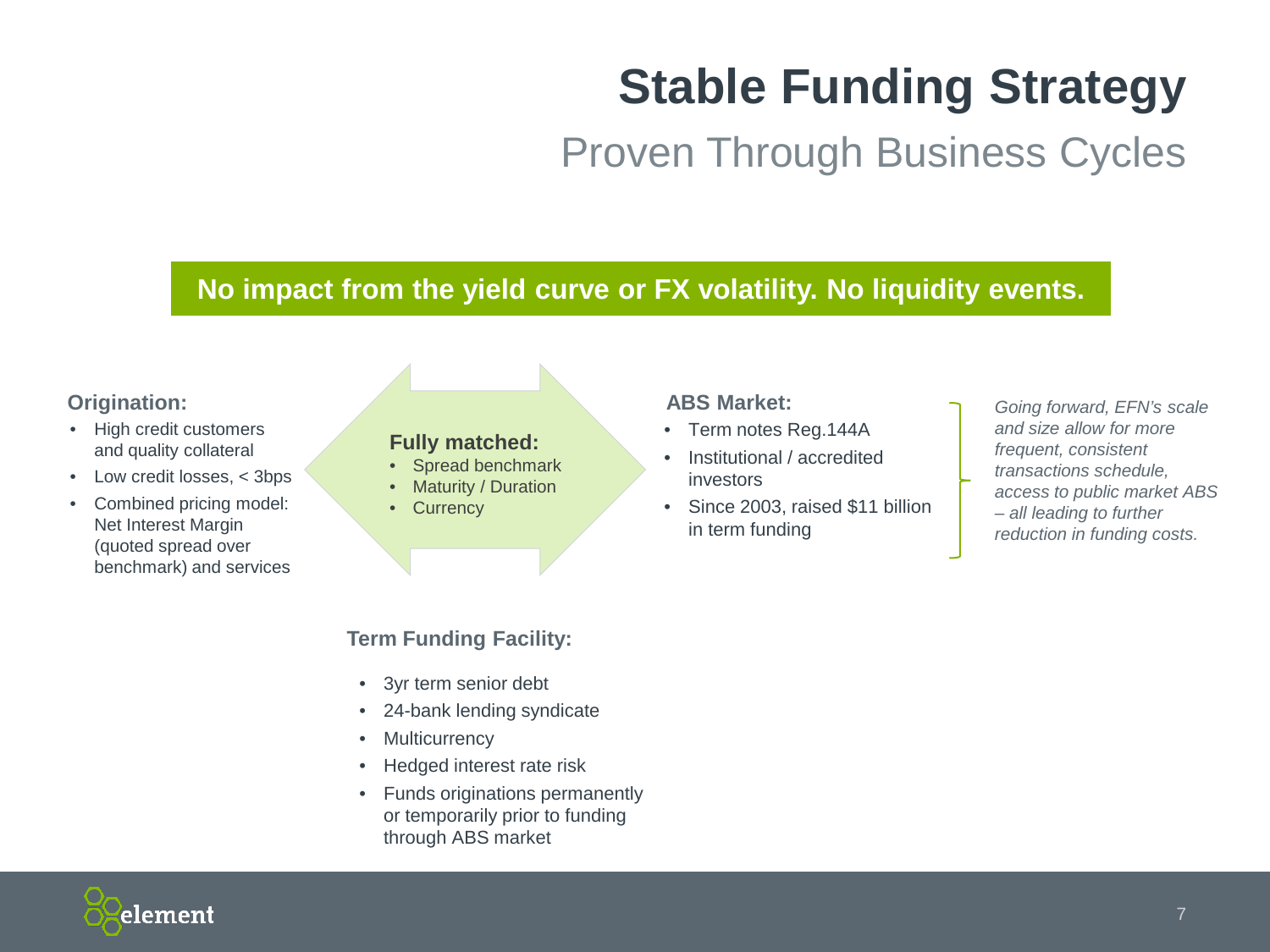# **Portfolio Distribution**



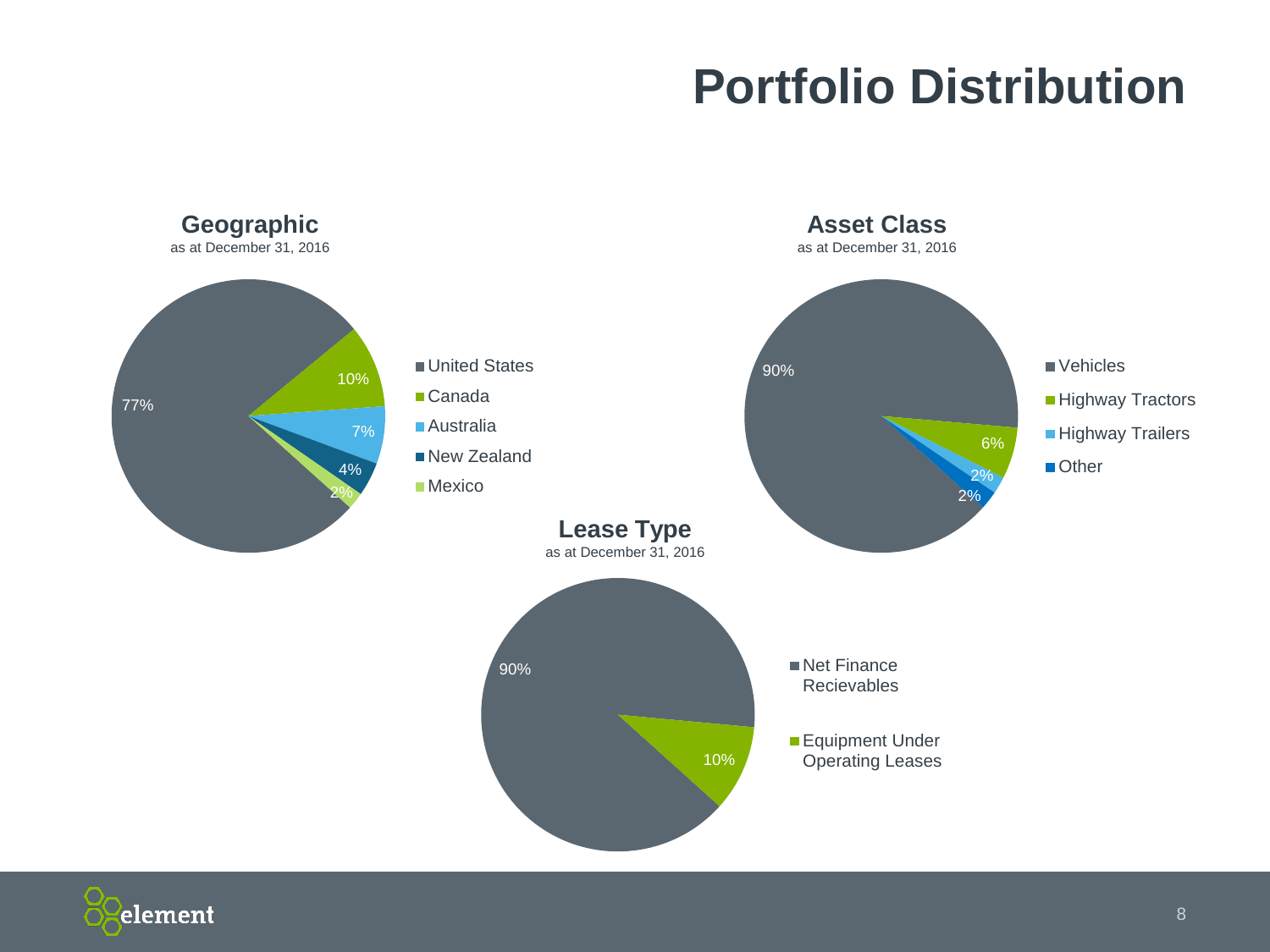# **The Element-Arval Alliance**

### Global Capabilities: 3+ Million Vehicles



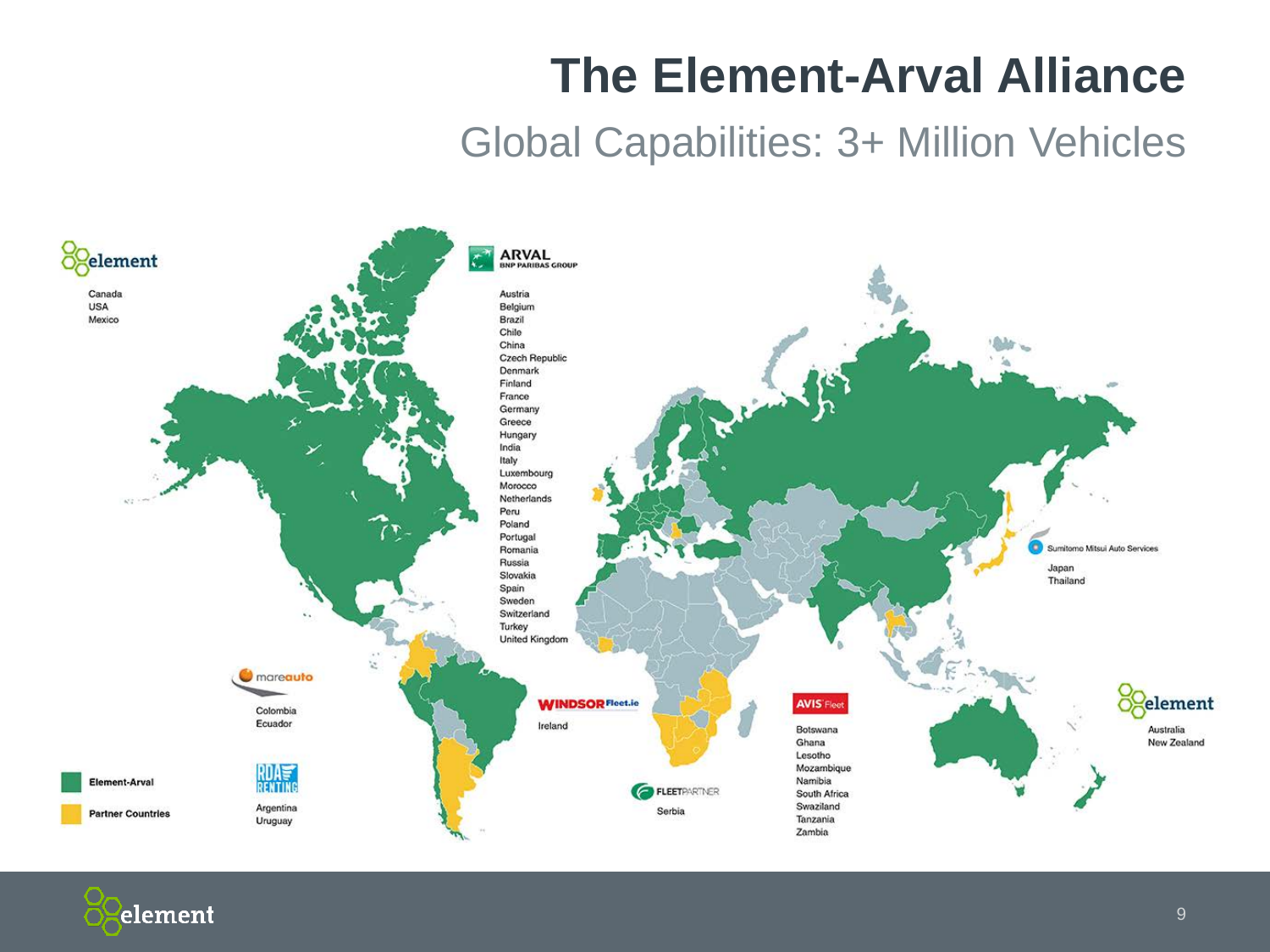## **Full Suite of Integrated Service Offerings** Portfolio of Services



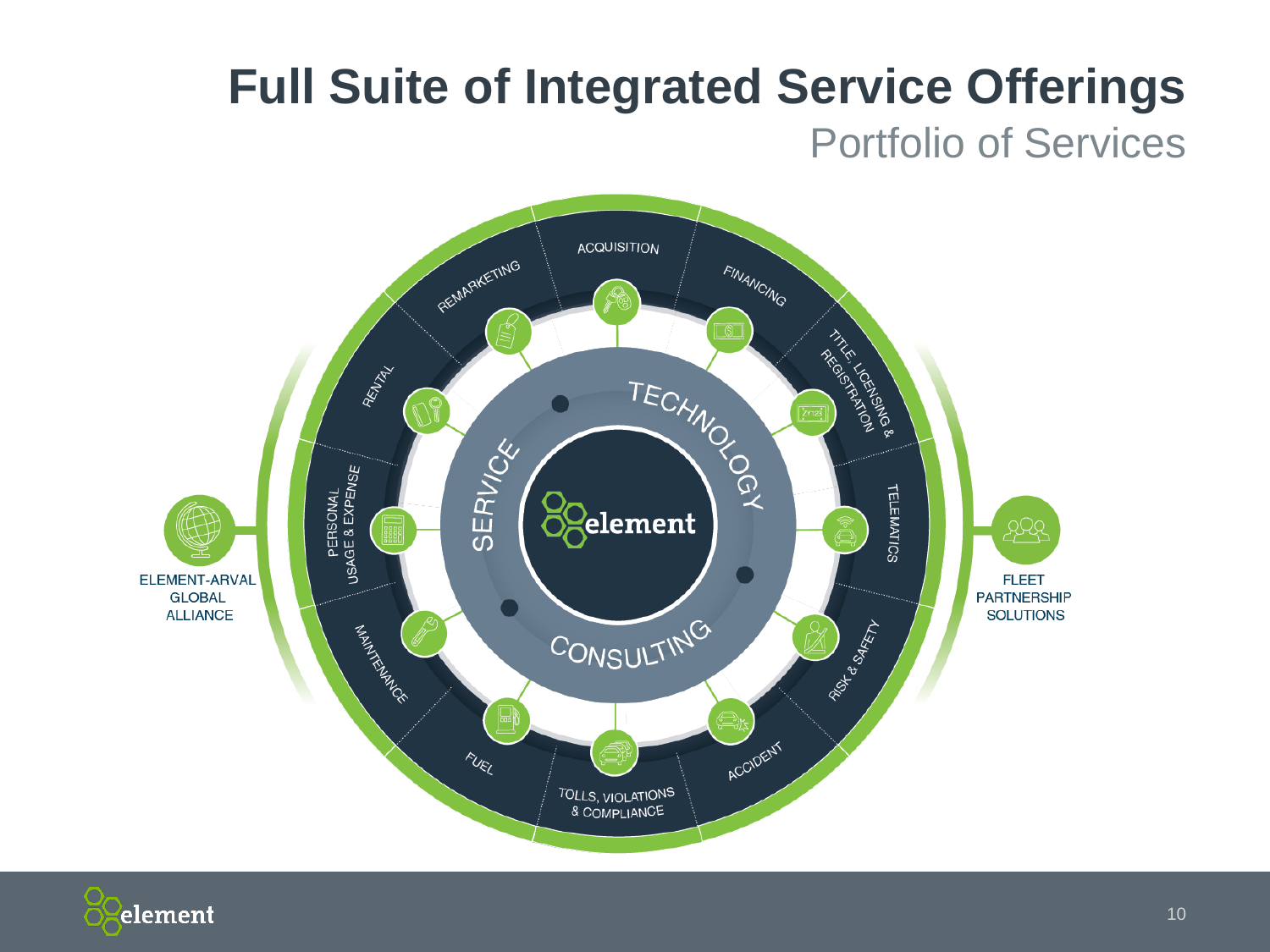# **Value to Customers Over Asset Lifetime**

Our strategy is to drive growth by delivering end-to-end solutions that maximize the productivity of our customers' employees and assets at the lowest possible cost

### **Improve productivity**

- Maintenance and accident repairs
- Rental cars
- Safety training and collision prevention
- **Telematics**
- Mobile apps for drivers and clients

### **Minimize vehicle costs**

- Specification and purchase
- Financing
- Fuel, Maintenance and repair
- Regulatory compliance
- **Remarketing**

### **Typical Composition of Fleet Expenses**



Fee revenue is earned for ancillary services through both recurring monthly charges and transactional activity

- Fleet vehicles are critical expenditures for clients that support sales reps, service technicians and other field-based service functions
- Our clients have significant fleet needs beyond base lease product that are more efficiently and effectively managed by Element, including: fuel, maintenance, accidents and temporary rental car needs, titling, tax, licensing and driver support activities

Source: Consolidated Fleet management portfolio at December 31, 2014

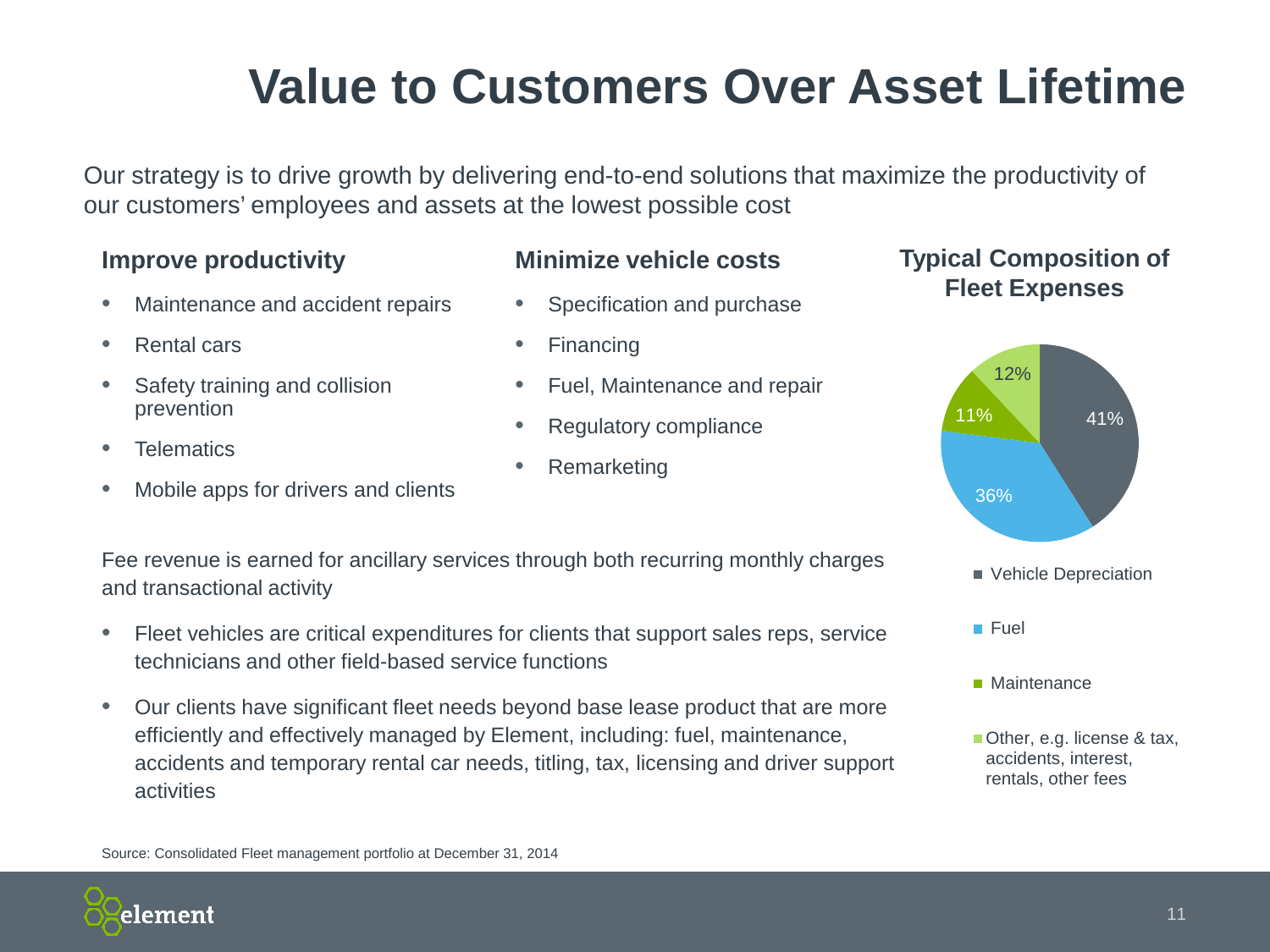# **Value to Customers Over Asset Lifetime**

### Predictability Of Total Cost of Ownership

### **Residual Exposure**



■ Shared-with-customer end of term residual exposure, primarily in ANZ, Mexico

- ~90% of Element's portfolio has **no residual risk**, remaining ~10% shares end of term residual exposure with customer
- Element provides significant added value by working closely with our customers to accurately estimate vehicle depreciation schedules and ensure optimal end of term values
- Element is the largest commercial fleet remarketing services provider in the world

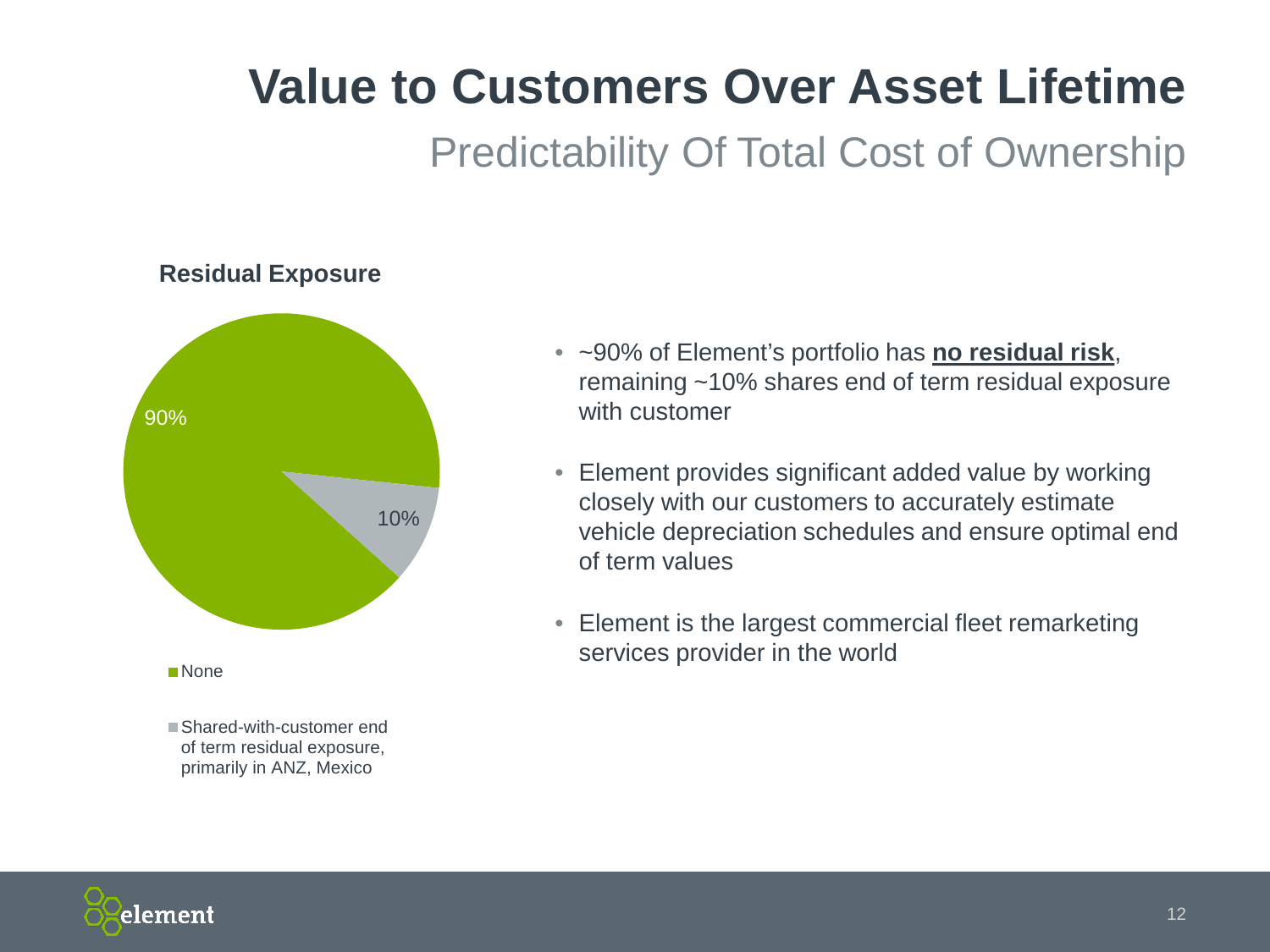# **Delivering Unprecedented Value to Customers**

Advanced, Fully Integrated Analytics Platform

13



element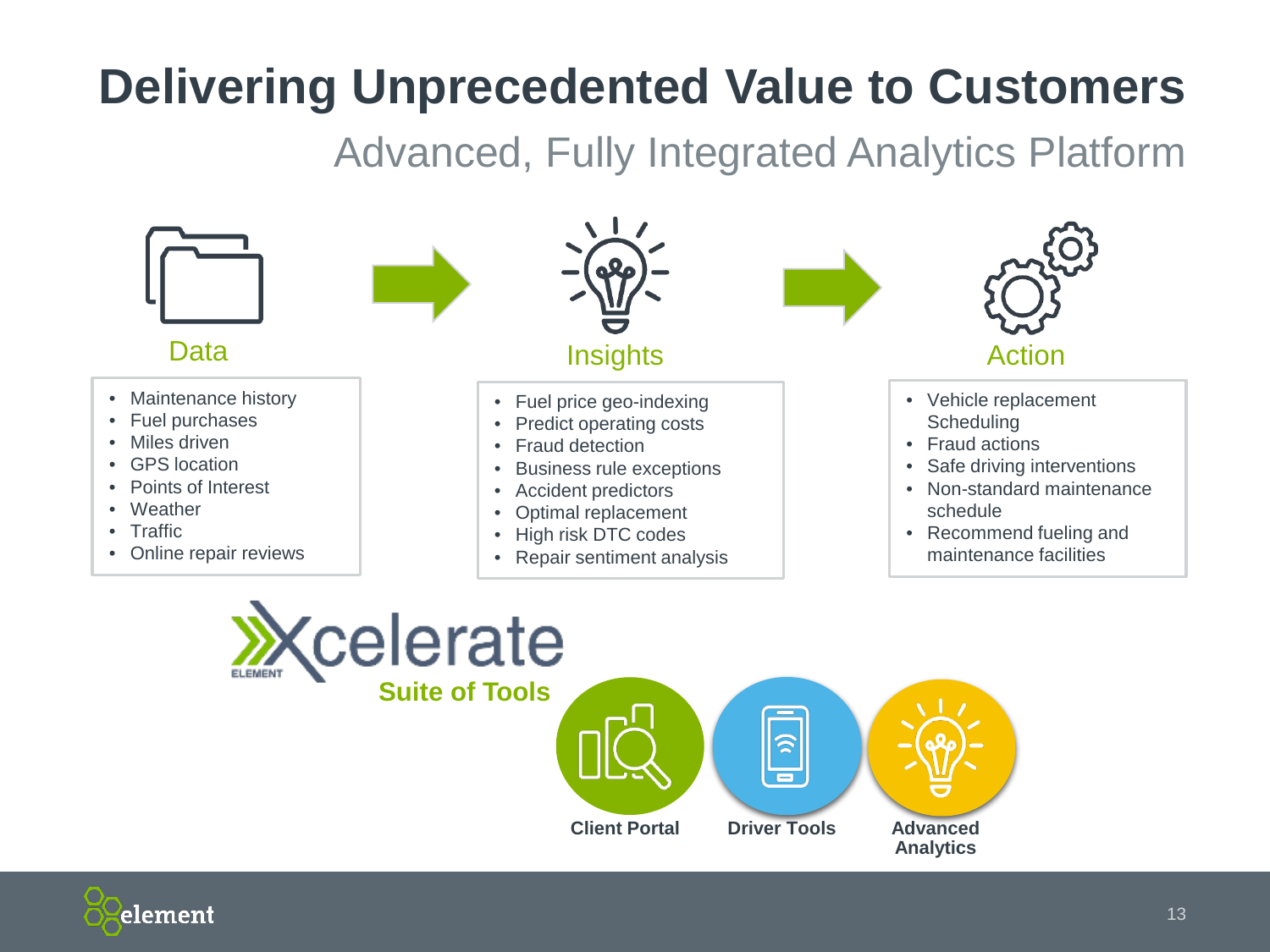# **Long-Term Shareholder Value Creation**

Maintain the Core, Focus on Operational Excellence & Innovation

### **CORE FLEET MANAGEMENT**



- Represents current focus and nearly all investment in 2016, with some integration carryover into 2017
- New opportunities with ownership fleets, competitor takeaways, and expanded truck / material handling asset types
- Continued services penetration opportunities within existing customer base
- Margin expansion via operational excellence initiatives

### **SUSTAINED INNOVATION**



- Represents ramp up of focus post-integration in 2017
- Extending value proposition of more mature services (acquisition, maintenance, fuel) while nurturing newer solutions (risk & safety, predictive analytics, telematics, tolls & violations)
- Organic builds and partner-delivered capabilities to drive growth with expanded offerings

### **DISRUPTIVE INNOVATION**



- New area of focus includes scale plays, tuck-in service offerings, and emerging technology opportunities
- Includes both buy and invest action plans
- Establishing business development pipeline and investment strategy
- Instituting new cross-functional 'disruptive sprint' team in Q2, to feed sustained innovation roadmaps and business development investments



### **Investing for the Future with Balance**



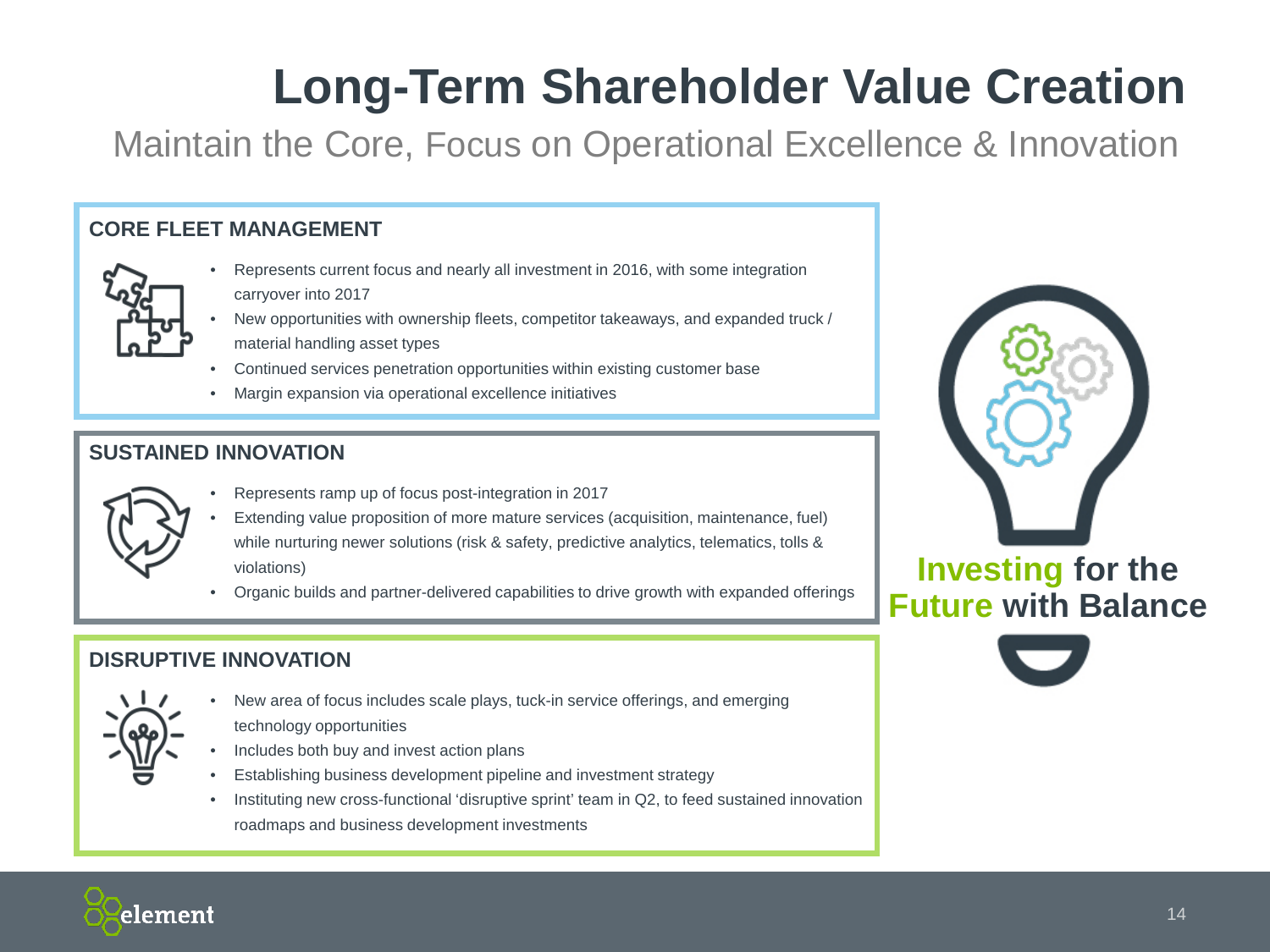# **A Year Of Transformation**

## Year-over-year performance

- A global champion in fleet-focused business services:
	- 2,600+ employees, ~2,800 customers, and \$14.0 billion assets under management representing 1+ million vehicle
- Invested ~US\$70 million in developing Xcelerate, the next-generation fleet management platform launched in Q4 2016, added services depth with new system and mobile offering
- Continued to achieve organic growth, adding >130 customers representing > 280,000 units
- Retained and re-energized customers
- Increased Service and Fee Revenue by 96% to \$513.7 million from \$262.5 million
- Improved returns, new bank lines, improved ABS, and ratings increased (A-/BBB+)

| <b>Yields to Average Earning Assets</b>    | 2015  | 2016       |
|--------------------------------------------|-------|------------|
| <b>Average Earning Assets (\$billions)</b> | \$8.3 | \$14.1     |
| Interest Income and Rental Revenue, net    | 5.46% | 5.44%      |
| <b>Service and Other Revenues</b>          | 3.15% | 3.64%      |
| Provision for (Recovery of) Credit Losses  | 0.02% | $(0.03)\%$ |
| <b>Net Financial Income</b>                | 6.48% | 6.64%      |
| <b>Adjusted Operating Expenses</b>         | 3.08% | 2.91%      |
| <b>Adjusted Operating Income</b>           | 3.40% | 3.73%      |

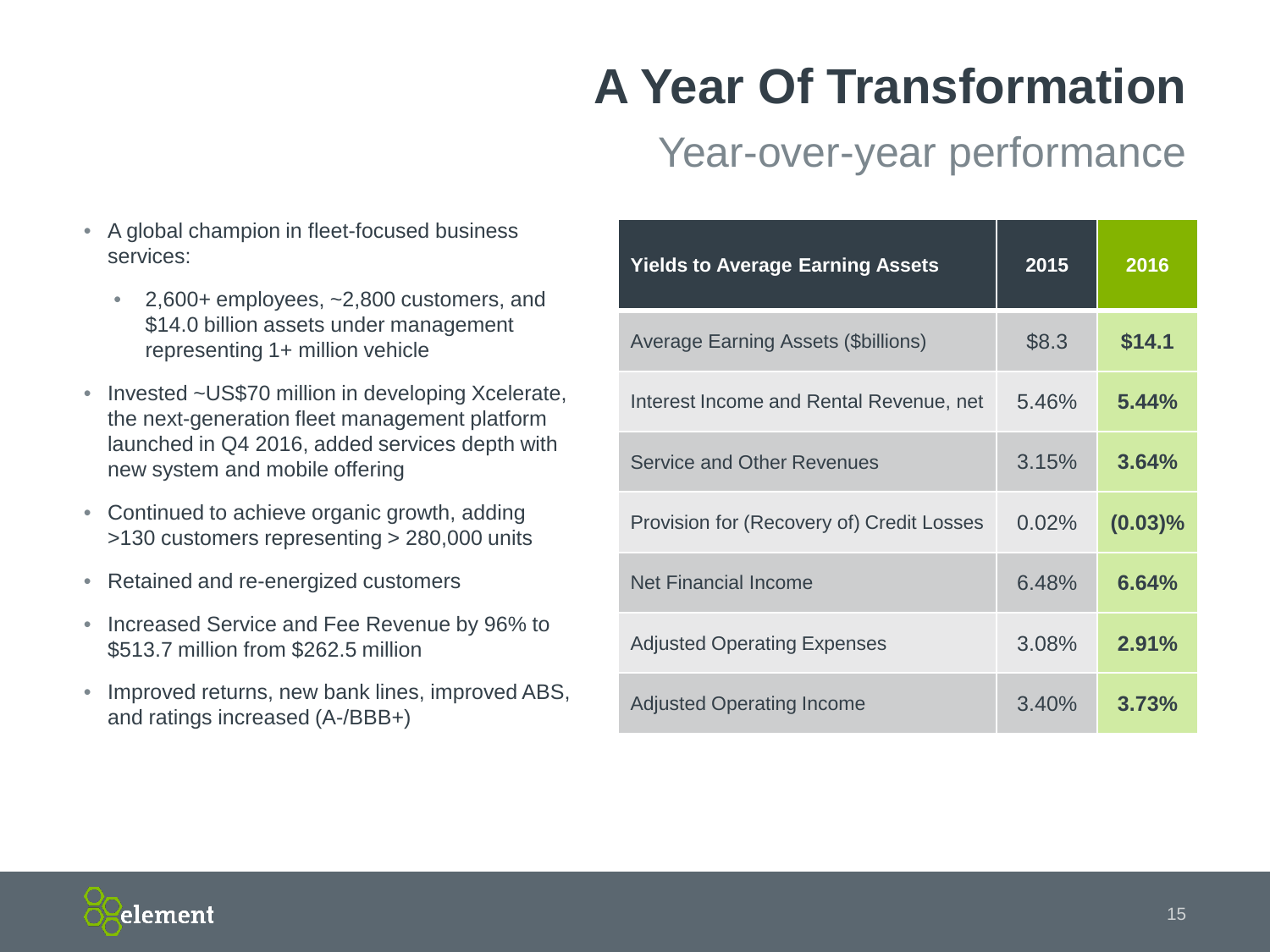# **Revenue Mix**

## Continued Growth in Recurring Service Revenue

| % of Total Fleet Revenue    | Q4<br>2015 | Q <sub>1</sub><br>2016 | Q2<br>2016 | Q3<br>2016 | Q <sub>4</sub><br>2016 |
|-----------------------------|------------|------------------------|------------|------------|------------------------|
| Total Service & Fee Revenue | 50.2%      | 52.9%                  | 54.1%      | 55.5%      | 57.3%                  |
| <b>Spread Revenue</b>       | 49.8%      | 47.1%                  | 45.9%      | 44.5%      | 42.7%                  |

- Service and Fee Revenue continues to grow as a percentage of Total Revenue
- Exceeds 57% of Total Revenue
- Our fully integrated fleet management system provides added capacity to drive Service and Fee Revenue growth
- Expected normalized level of above 55% of annual Total Revenue mix

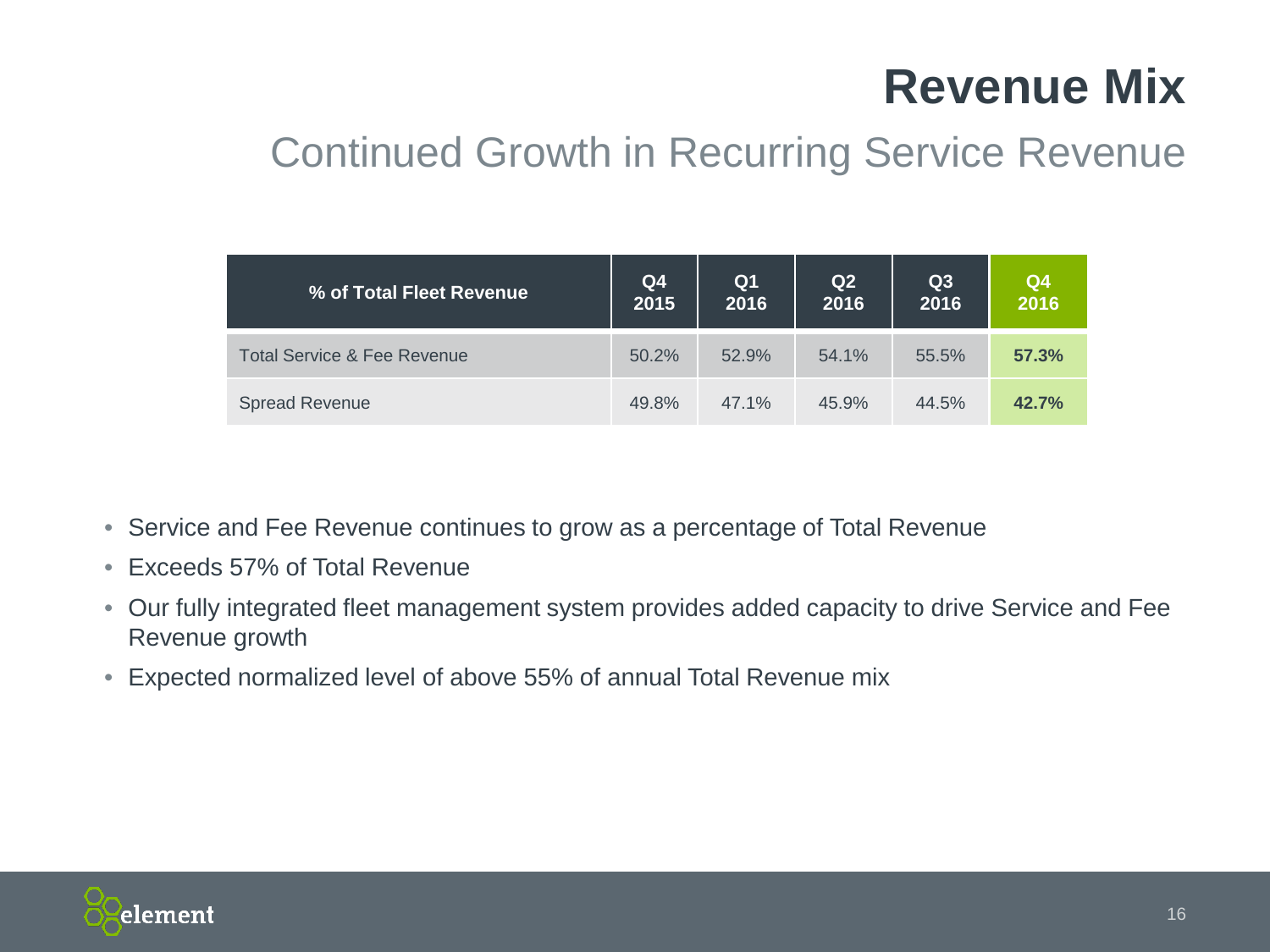# **Continued Growth**

## Medium Term Financial Objectives and Outlook for 2017

### **Key Growth Drivers**

- Gains in market share through technology advances and scale advantages
- Deeper penetration of service offerings to existing clients
- Expansion of service offerings through technology
- Secure self-funded and self-managed fleets with value-added services
- Acquisitions and scaling of proven service businesses
- Optimize balance sheet, cost of capital and leverage

| <b>Medium Term Financial Objectives</b>              |               |  |  |  |
|------------------------------------------------------|---------------|--|--|--|
| Organic EPS <sup>(1)</sup> Growth                    | $8 - 10\%$    |  |  |  |
| <b>ROAA</b>                                          | $4%+$         |  |  |  |
| <b>Tangible Leverage</b>                             | $7.0x - 7.5x$ |  |  |  |
| <b>ROTE</b>                                          | $22%+$        |  |  |  |
| <b>Outlook for 2017</b>                              |               |  |  |  |
| <b>Net Revenue Growth</b>                            | $4\% - 6\%$   |  |  |  |
| Fee to Total Revenue                                 | $~155 + \%$   |  |  |  |
| Adj. Operating Income Margin                         | $~1.55\%$     |  |  |  |
| <b>Estimated range of \$1.04 to \$1.08 in EPS(1)</b> |               |  |  |  |

(1) After-tax Adjusted Operating Income per share (basic), tuck-in acquisitions could add incremental 2% to 3% EPS growth

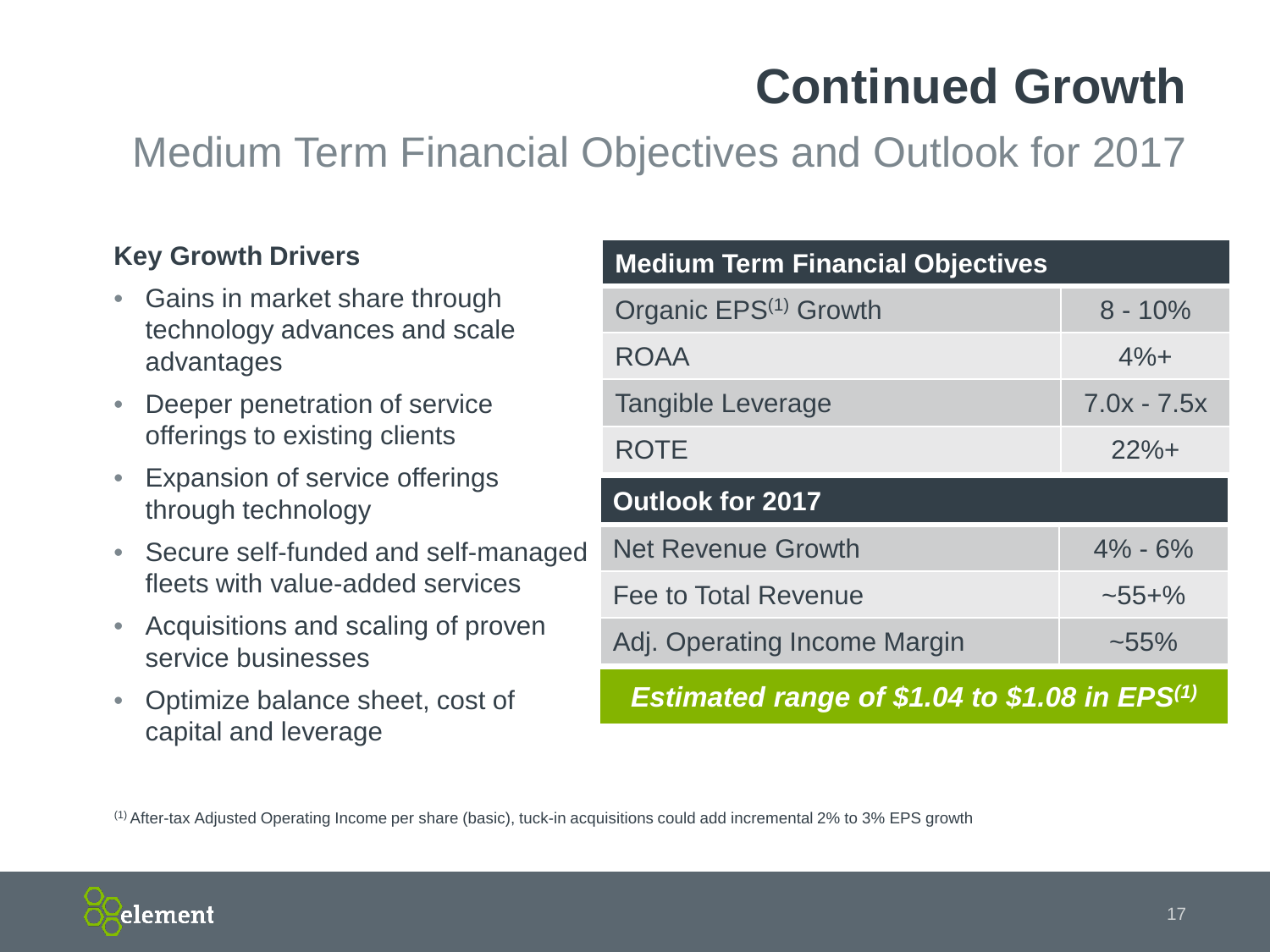# Delivering Results **Long-Term Shareholder Value Creation**

- Delivered \$1.00 EPS, as guided for 2016
- On March 9, 2017, announced an increase in annual dividend to common shareholders:
	- **\$0.30** per share annually versus previous \$0.10 per share (**\$0.075** on quarterly basis vs. \$0.025)
	- Quarterly dividend to be paid on April 13, 2017 to shareholders of record on March 31, 2017
	- Annual cash payment of the common share dividend ~\$116.4 million vs. \$38.6 million paid in 2016
	- Reflects confidence in our ability to deliver significant cash from FFO and sustainable long-term value creation
- Continued long-term investment, organically and via tuck-in acquisitions, in technology and data analytics accelerates services growth and the transition to higher margin service offerings from lower margin financing
- Establishing Element as a leading fleet-focused business services provider

Prudent manager of capital, focused on balancing investment in growth, both organic and inorganic, and return of capital to shareholders